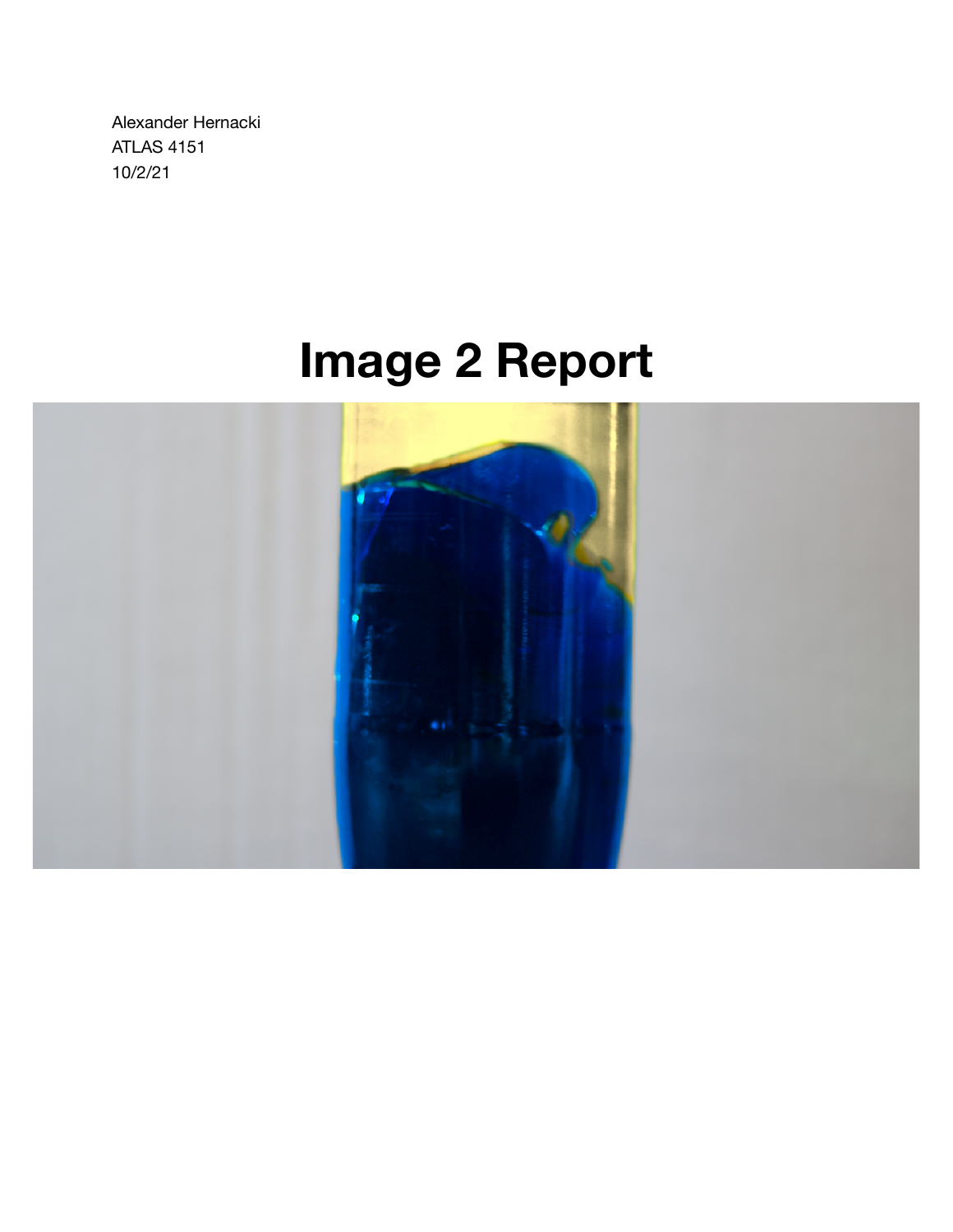## **Introduction**

This project's original goal was to capture the effects of the Kelvin-Helmholtz instability. This was my second flow visualization photo, which continues the use of water and oil to generate instabilities that occur between a set of varying density fluids. In order to highlight the fluid dynamics behind the instability the image was surrealized, to force the viewer to comprehend the effects of the Kelvin-Helmholtz instability.

#### **Set Up**

In order to create this image an empty, 1L, glass, Tejava bottle was filled with .5 L of water dyed with Mccormick blue food dye, and .5 L of Kroger's brand Vegetable oil. This bottle was sealed and laid flat with its cap placed above a blue tape marker representing the focal point of the camera. Once any bubbles of vegetable oil that formed in the dyed water returned to the larger section of oil, the bottle was flipped to the upside down position, with its cap resting on the blue tape marker. While the bottle was being flipped, the camera was taking rapid bursts of photos, resulting in the final image.



## **Fluid Dynamics**

The Kelvin-Helmholtz Instability forms when 2 fluids at their interface have different velocities[1]. In this case, the vegetable oil is accelerating upward and the water is accelerating downwards due to the density difference between the two and the force of gravity. This means that there are two opposing velocities at the fluid's interface. As a result, the Kelvin-Helmholtz instability occurs. In some instances, the surface tension is strong enough to prevent the occurrence of this instability[1]. The potential occurrence of an unstable interface can be predicted by the Richardson number, for Ri< 0.25 it is common for the interface layer to be unstable[1]. This number is given by the following equation.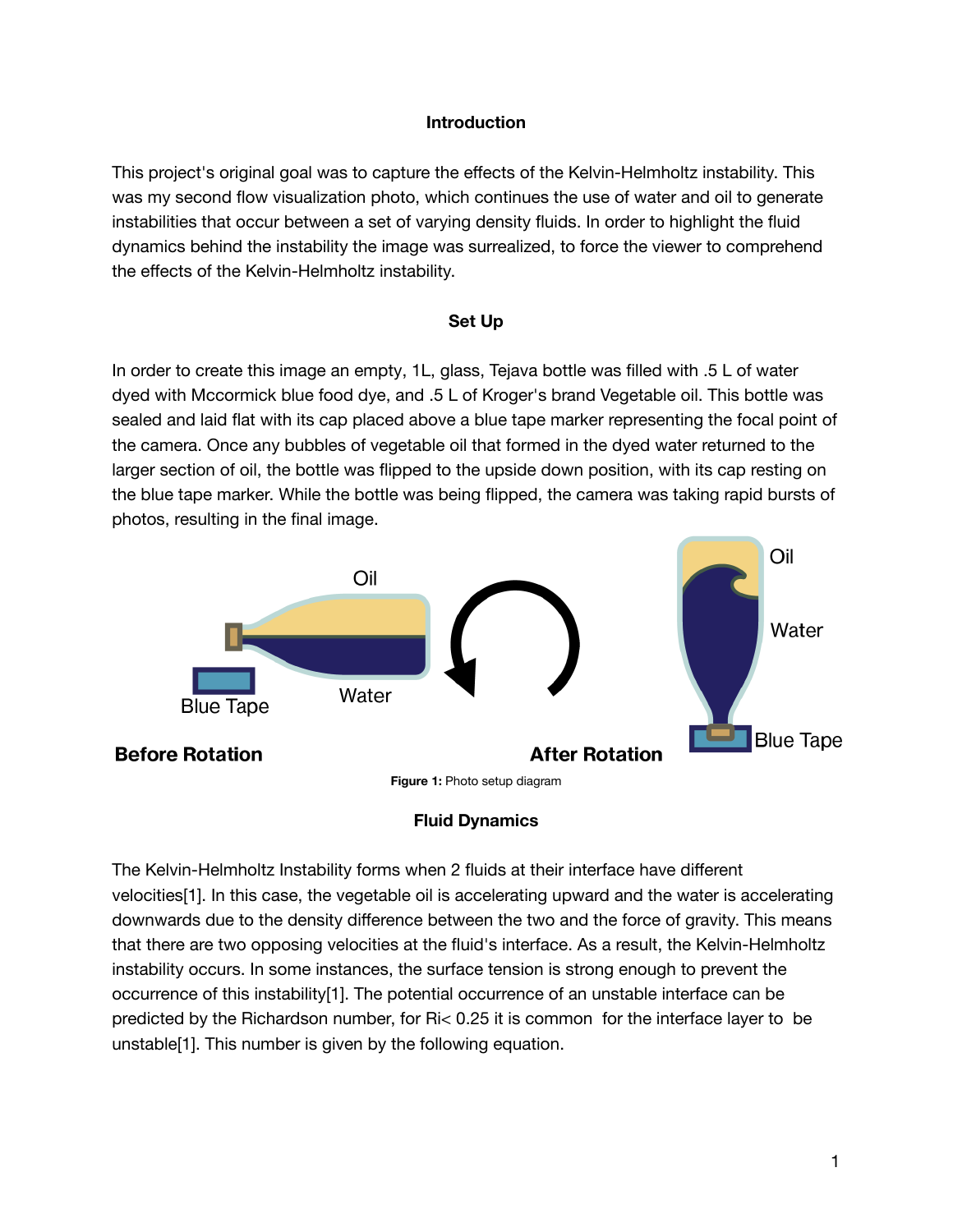$$
Ri = \frac{g}{\rho} \frac{\partial \rho/\partial z}{(\partial u/\partial z)^{2}}
$$

**Figure 2:** Richardson number equation g is the gravitational constant, rho is the density of the fluid, z is the height of the fluid, and u is the velocity of the fluid.

This equation compares the buoyancy to the shear flow of a liquid in non dimensional terms[2]. For the experimental setup, the density with respect to height for both liquids is approximately constant, so the only way this number could be changed was by more rapidly moving the bottle upright to ensure maximum increases in velocity due to the acceleration of gravity. This was witnessed in many of the early attempts to capture this phenomena as the bottle was moved more slowly at first in an attempt to maintain clarity. The instability also could have been made more prominent by choosing a set of more dense liquids, but a set of liquids that were more dense and visually distinct was not accessible at the time.

#### **Visualization**

The only visualization technique used in this setup is the seeded boundary between the vegetable oil and the dyed water. The water was dyed with Mcormick blue food dye, and the vegetable oil was left its natural color. Most of the visual, clarity enhancements, for the vegetable oil, were done via post processing. In order to avoid excess glare in the water or the glass of the bottle, this picture was taken outside. No Flash or external lights were used to light the image, simply the well dispersed light of the sun.



## **Photographic Technique**

**Figure 3:** Raw image before post processing.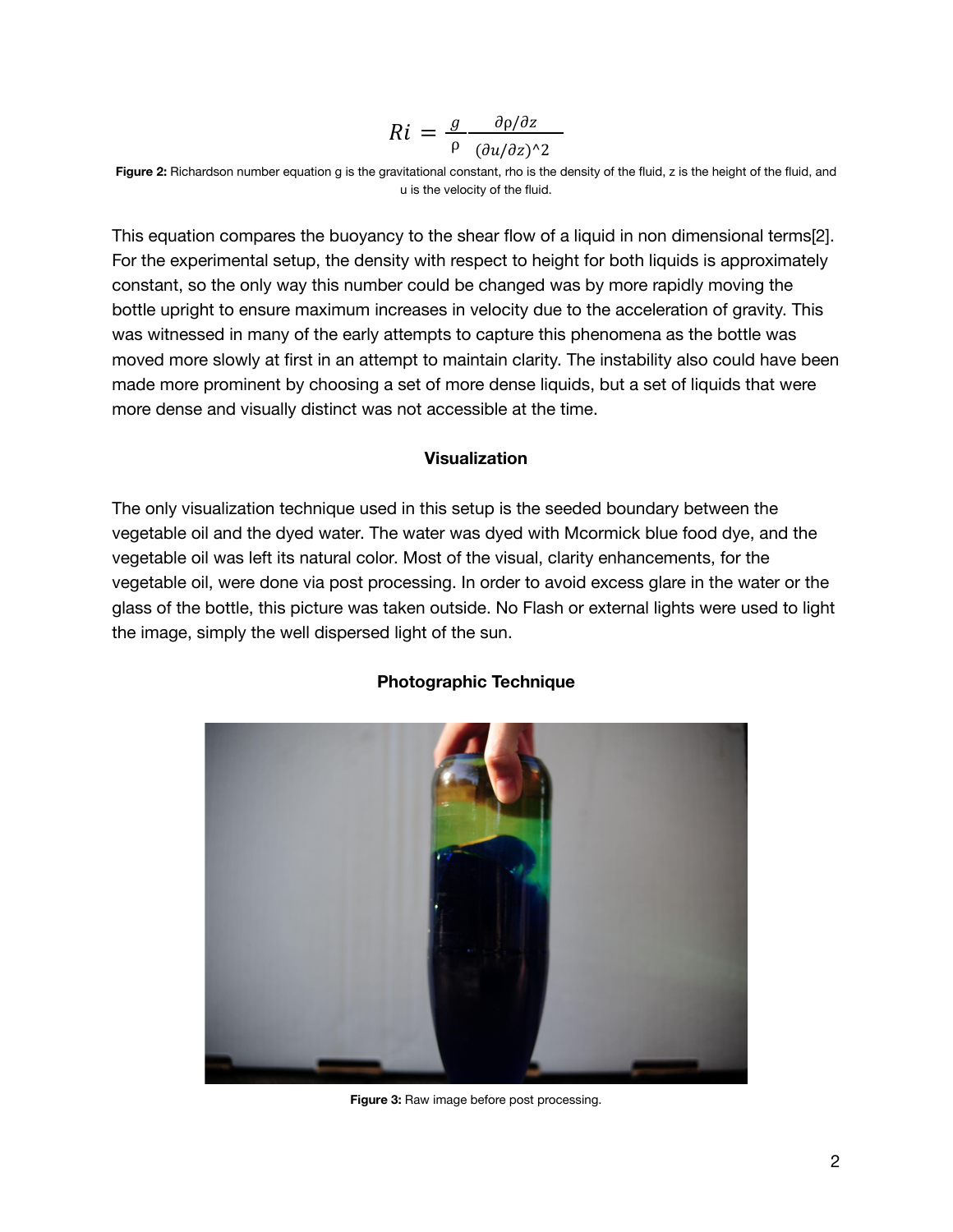This image was taken from 1m away with a similar focal length of 1m, an aperture of F4, a shutter speed of 1/200th of a second, and an ISO of 200. The intention of this setup was to balance between a high shutter speed and the corresponding high ISO required to take in sufficient light. Since the last time I imaged water and oil using sunlight, with this camera at a shutter speed of 1/800th of a second required a ISO of 2500, notable noise occured, the above settings were used instead. This resulted in an image without notable noise at a minor loss to clarity. An aperture of F4 was used due to the fact that my control of the instabilities location was precise, and I did not want to include any unnecessary background details. This photo was taken from 1 m with a focal length of 1 m because this was as close as it could focus and maximum detail was desired, especially since cropping would still have to be done. The first edit made to this image in post, was a reduction to its field of view. The image was cropped from 4256 x 2832 to 2850 x 1500 in order to remove my hand, as well as the region of notable necking in the bottle. From there the vegetable oil, background, and dyed water were each individually masked and their brightness', color balances', and contrasts' were individually adjusted. For all three the brightnesses were marginally increased. For the oil, the color balance and vibrance were shifted such that it gave off the light golden appearance seen in the final Image. For the dyed water, the contrast was slightly increased and the color curves were adjusted such that the darker blues were brought closer to the color of the highlight blues. Ultimately these changes sought to highlight the clarity of the seeded boundary to emphasize the instability.

#### **Conclusion**

The thorough contrast between the vegetable oil and dyed water in the final image, clearly shows the form of the Kelvin-Helmholtz instability. However, the still nature of the image leaves the formation conditions relatively uncertain for the viewer. The image's clear portrayal of the form of the instability is its highlight and fulfills the initial intention, but the slight lack of focus and detail does subtract from the visual appeal of the image. If this image were to be redone, in order to obtain more detail and clarity, a larger container would be used, a more dense liquid would be used in place of water, a lesser quantity of dye would be implemented, and the shutter speed would be increased. In the future this idea and set up could be scaled up to try and generate a set of instabilities instead of just one. Furthermore, the use of video could be explored in order to demonstrate both the form of the instability and its formation conditions.